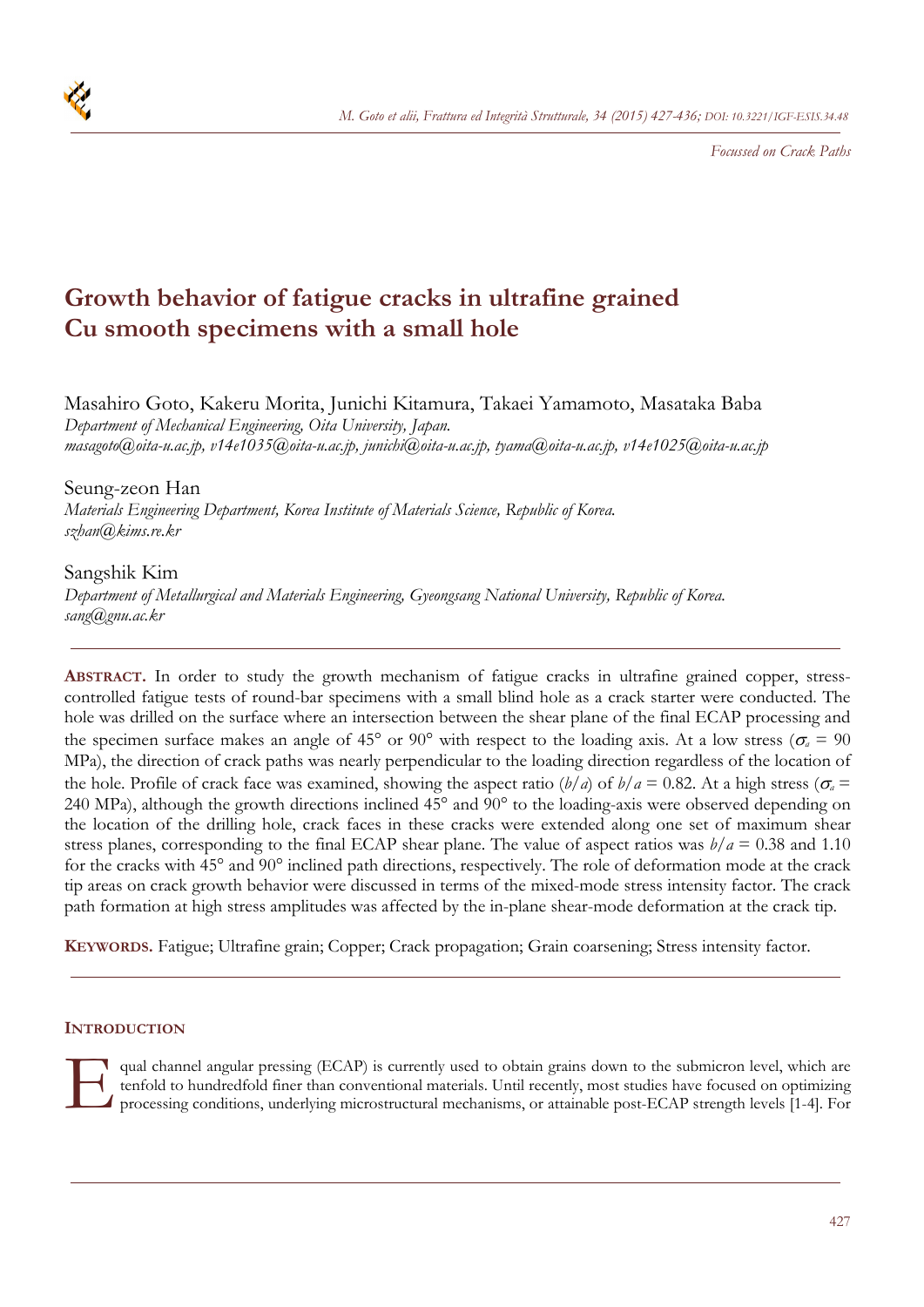

envisaged structural applications of ultrafine grained (UFG) metals, attention has been paid to fatigue performance. Studies of fatigue on UFG materials processed by ECAP has been focused mainly on cyclic deformation, S-N plots, formation of shear bands (SBs) and underlying microstructural mechanisms [5-11].

Since the fatigue life of machine components and structures is mainly controlled by the growth life of a fatigue crack, the crack growth behavior should be clarified for the design of safe machine components and structures. Recently, in the high-cycle fatigue (HCF) tests, the growth behaviors of long (millimeter-range) cracks in UFG metals [12-16] were studied for compact-tension, single edge-notched, single edge bend and center-cracked tensile specimens. With regard to the growth characteristics of long fatigue cracks in UFG materials, the higher growth rates in low and medium values of the stress intensity factor (SIF) range and the lower growth thresholds have been reported. These phenomena appear to be attributed to the weakened roughness-induced crack closure caused by the much smoother fracture surface and lower deflection of the crack path. The smoother crack-path/fracture-surface is caused by decreased grain sizes and limited crack tip plasticity.

It has been shown that the crack growth life from an initial size to 1 mm accounted for about 70% of the fatigue life of plain specimens of many conventional grain-sized metals [17, 18]. Therefore, the growth behavior of small cracks must be clarified to estimate the fatigue life of smooth members. Regarding the crack growth in strain-controlled low-cycle fatigue (LCF) tests and stress-controlled fatigue tests at high stress amplitudes corresponding to LCF regime, study on fatigue crack growth mechanism has been relatively rare, and only a few reports can be found [19, 20]. Meanwhile, for ECAPed samples, the *yz*-, *zx*-, and *xy*-planes are defined by three mutually orthogonal sectioning planes that are perpendicular to the longitudinal axis of the pressed sample, parallel to the sample side, and parallel to the sample top faces at the point of exit from the die, respectively. In strain-controlled LCF tests, SBs in the *zx*-plane were oriented at 45° to the loading axis parallel to the longitudinal axis of the pressed samples, while those in the *xy*-plane were nearly perpendicular to the loading axis [21]. The SBs appear on the *zx*-plane at 45° to the loading direction mainly because it is the plane of maximum resolved shear stress [22]. Fatigue cracks were initiated in and propagated along these SBs. Consequently, the LCF crack on the *zx*-plane grew along the direction inclined at 45° to the loading axis. Up to now, LCF crack growth behavior of UFG materials have been mainly discussed from the viewpoints of microstructure and morphological features of surface damage. On the other hand, the discussion from the mechanical viewpoints should be done for a better understanding of the fatigue damage of UFG materials. However, such studies are few and certain questions remain unanswered.

The objective of this study is to investigate the physical background of the formation mechanism of crack growth paths in the HCF and LCF regimes in terms of the mixed-mode deformation at the crack tip.

#### **EXPERIMENTAL PROCEDURES**

ure oxygen-free copper (99.99 wt% Cu) was used in the experiment. Prior to ECAP processing, the samples were annealed at  $500^{\circ}$ C for 1 h (average grain size: 100 µm). The ECAP die had a  $90^{\circ}$  angle between intersecting channels. The angles at the inner and outer corners of the channel intersection in the die were 90° and 45°, The compless were annealed at 500°C for 1 h (average grain size: 100 µm). The ECAP die had a 90° angle between intersecting channels. The angles at the inner and outer corners of the channel intersection in the die were 90 90° around its longitudinal axis). Eight extrusion passes resulted in an equivalent shear strain of approximately 7.8. The microstructure of an ECAP rod obtained using a transmission electron microscope showed fine equiaxed grains of approximately 300-nm diameter and large elongated grains.

Fatigue specimens 5 mm in diameter were machined from their respective processed bars. Although the specimens had shallow circumferential notches (20-mm notch radius and 0.25-mm notch depth), the fatigue strength reduction factor for this geometry was close to 1, meaning that they could be considered plain. The fatigue specimens were electrolytically polished (approximately  $\approx$ 25 µm from the surface layer) prior to mechanical testing to remove any preparation-affected surface layer. Polishing was carried out at 25<sup>o</sup>C using an electrolyte consisting of 600 mL of phosphoric acid, 300 mL of distilled water, and 100 mL of sulfuric acid. Prior to testing, a small blind hole (both diameter and depth of 0.1 mm) was drilled as a crack starter on the middle surfaces of the plain specimens. Fig. 1 shows the location of the drilling hole. A hole was drilled on the surface where an intersection between the shear plane of the final pressing and the specimen surface makes an angle of 45° (*zx*-plane) or 90° (*xy*-plane) with respect to the loading axis. All fatigue tests were performed at room temperature using a rotating-bending fatigue machine (constant bending-moment type) operating at 50 Hz. The fatigue damage on the specimen surface was observed using an optical microscope (OM) and a scanning electron microscope (SEM). The crack length, *l*, was measured along the circumferential direction of the surface. The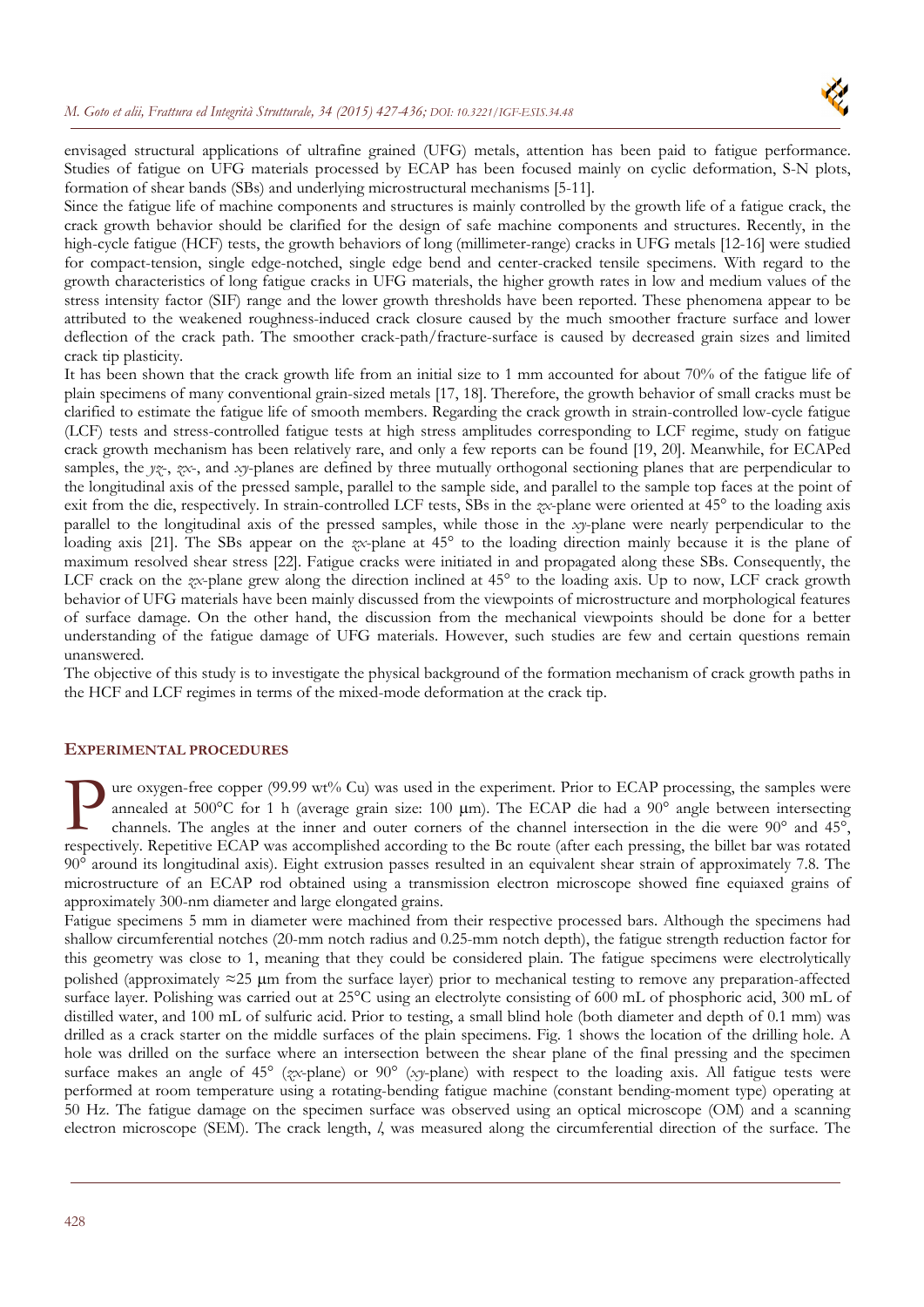crack length was measured using a plastic replication technique. The stress value referred to is that of the nominal stress amplitude,  $\sigma_a$ , at the minimum cross-section (5-mm diameter).



Figure 1: Illustration showing the location of the drilled hole as a crack starter, and the shear plane of the final ECAP pressing.

The distribution of the grain sizes and grain boundary misorientation were determined by electron backscatter diffraction (EBSD) analysis. The specimens were ground using silicon carbide papers and polished with polycrystalline 3- and 1-um diamond suspension. Final polishing was performed using a 0.04-m colloidal silica suspension for 30–60 min. EBSD mappings were executed using a Tescan Mira II SEM incorporating an EDAX-TSL Hikari EBSD detector. Each hexagonally shaped pixel was 40 nm for the UFG copper samples and 1.0  $\mu$ m for the conventional grain-sized copper samples. Orientation imaging microscopy analysis software version 5.3 was used to analyze the orientation characteristics and misorientation distributions.

# **EXPERIMENTAL RESULTS**

**i**g. 2 show the crack growth paths in the *zx*- and *xy*-planes under high and low stress amplitudes ( $\sigma_a = 240$  and 90 MPa). The surface-cracks within the *zx*- and *xy*-planes are referred to hereafter as the "*zx*-plane crack" and "*xy*plane crack", respectively. At  $\sigma_a = 240 \text{ MPa}$ , the *zx*-plane crack that initiated from the hole created a 45° incline to ig. 2 show the crack growth paths in the zx- and xy-planes under high and low stress amplitudes ( $\sigma_a$  = 240 and 90 MPa). The surface-cracks within the zx- and xy-planes are referred to hereafter as the "zx-plane crack" a 45° inclined crack growth direction has been commonly observed in the *zx*-plane of LCF UFG metals [20, 21, 23]. However, the *xy*-plane crack grew nearly perpendicular to the loading axis like crack paths in conventional grain-sized materials. At  $\sigma_a = 90$  MPa, on the other hand, the macroscale growth direction was perpendicular to the loading axis regardless of the plane where the crack initiated; nevertheless, the crack propagated in a zigzag manner at the microscale.



Figure 2: Effect of stress amplitudes on crack growth paths in the *zx*- and *xy* planes: (a, and b) the *zx*-plane crack at  $\sigma_a = 240$  and 90 MPa; (c and d) the *xy*-plane crack at  $\sigma_a = 240$  and 90 MPa.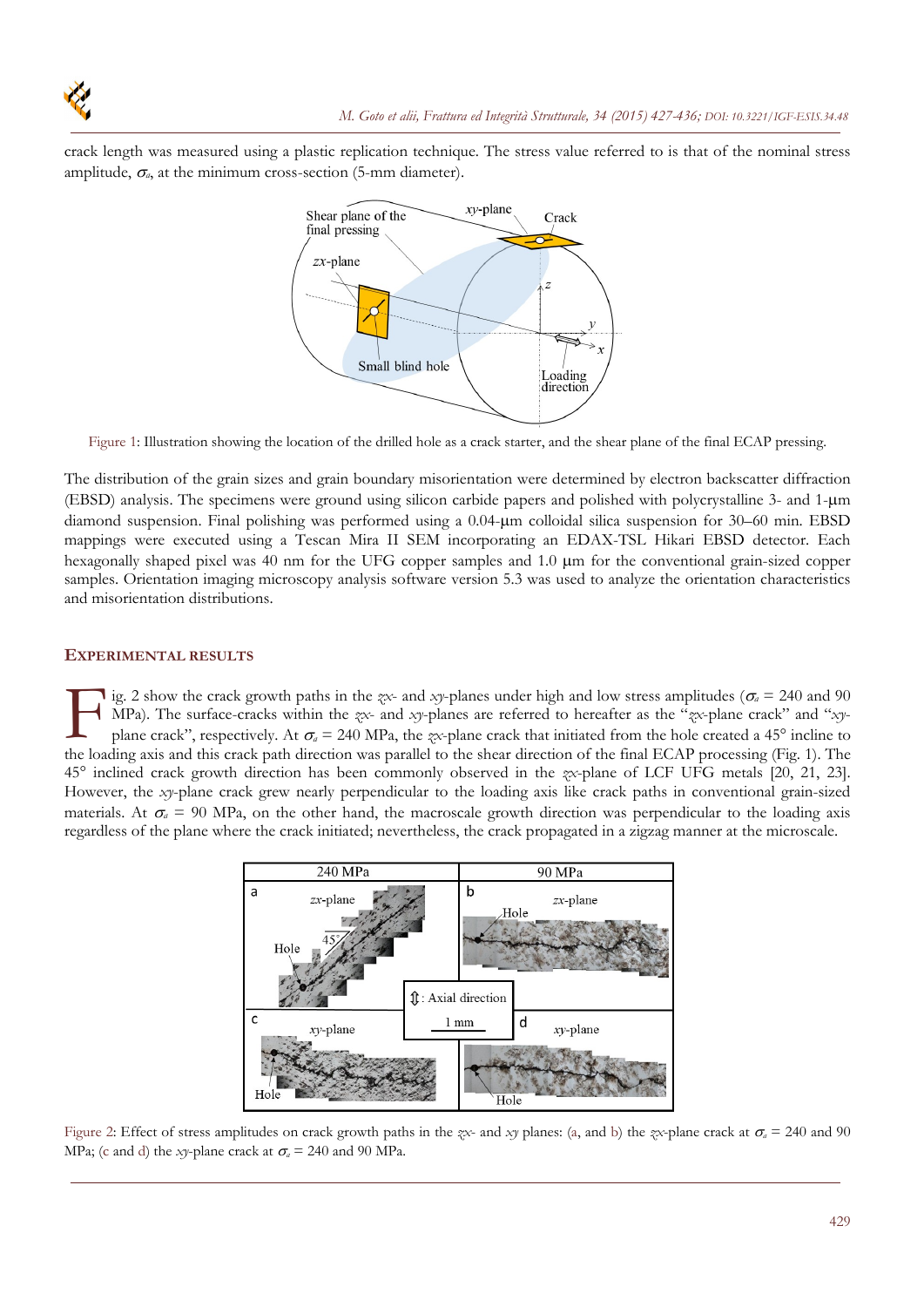The SEM micrograph in Fig. 3a shows the post-fatigued surface at repeated stressing of  $\sigma_a = 240 \text{ MPa}$ . A high population of SBs was observed over the whole surface of the specimen. The SBs initiated along the shear plane of the final ECAP processing, and their lengths were less than ten micrometers. On the other hand, the post-fatigued surface formed under  $\sigma_a$  = 90 MPa (Fig. 3b) had slip-band like traces greater than a few tens of micrometers. The difference in formation mechanism of surface damage between high and low stress amplitudes should affect the formation mechanisms of crack paths under high and low stresses.



Figure 3: SEM micrographs of damaged traces in the post-fatigued specimens: (a) SBs at  $\sigma_a = 240 \text{ MPa}$  ( $N_f = 1.95 \times 10^5$ ); (b) slip band like traces at  $\sigma_a$  = 90 MPa ( $N_f$ =1.33×10<sup>7</sup>).

To study the crack growth path inside the specimen fatigued at high and low stress amplitudes, the specimens were sectioned in the longitudinal direction (parallel to the *x*-axis), at specific crack lengths (Figs. 4 and 5), followed by etching of the sectioned planes. Figs. 4b and 4d show the crack growth path formed at  $\sigma_a = 240 \text{ MPa}$  in the sectioned plane for the *zx*- and *xy*-plane crack, respectively. The inner growth direction of the *zx*-plane crack was perpendicular to the specimen surface (*zx*-plane). For the *xy*-plane crack, although the inner growth direction just after the initiation was nearly perpendicular to the loading axis, the crack gradually changed its direction to the plane inclined 45° to the specimen surface (*xy*-plane). Although the inclination direction of the crack path to the loading axis was different between the *zx*and *xy*-plane cracks, the paths for both cracks were parallel to the shear plane of the final ECAP pressing (Fig. 1), except for the initial growth path in the *xy*-plane crack. Figs. 5b and 5d show the crack growth path formed at  $\sigma_a = 90$  MPa in the sectioned plane for the *zx*- and *xy*-plane crack, respectively. The crack growth paths for both planes were vertical to the specimen surface. The vertical growth path was commonly observed in the conventional grain-sized materials.



Figure 4: Crack paths at  $\sigma_a = 240$  MPa: (a and c) sectioning position described in the crack paths of the *zx*- and *xy*-planes; (b and d) crack paths in the sectioned plane for the *zx*- and *xy*-plane cracks.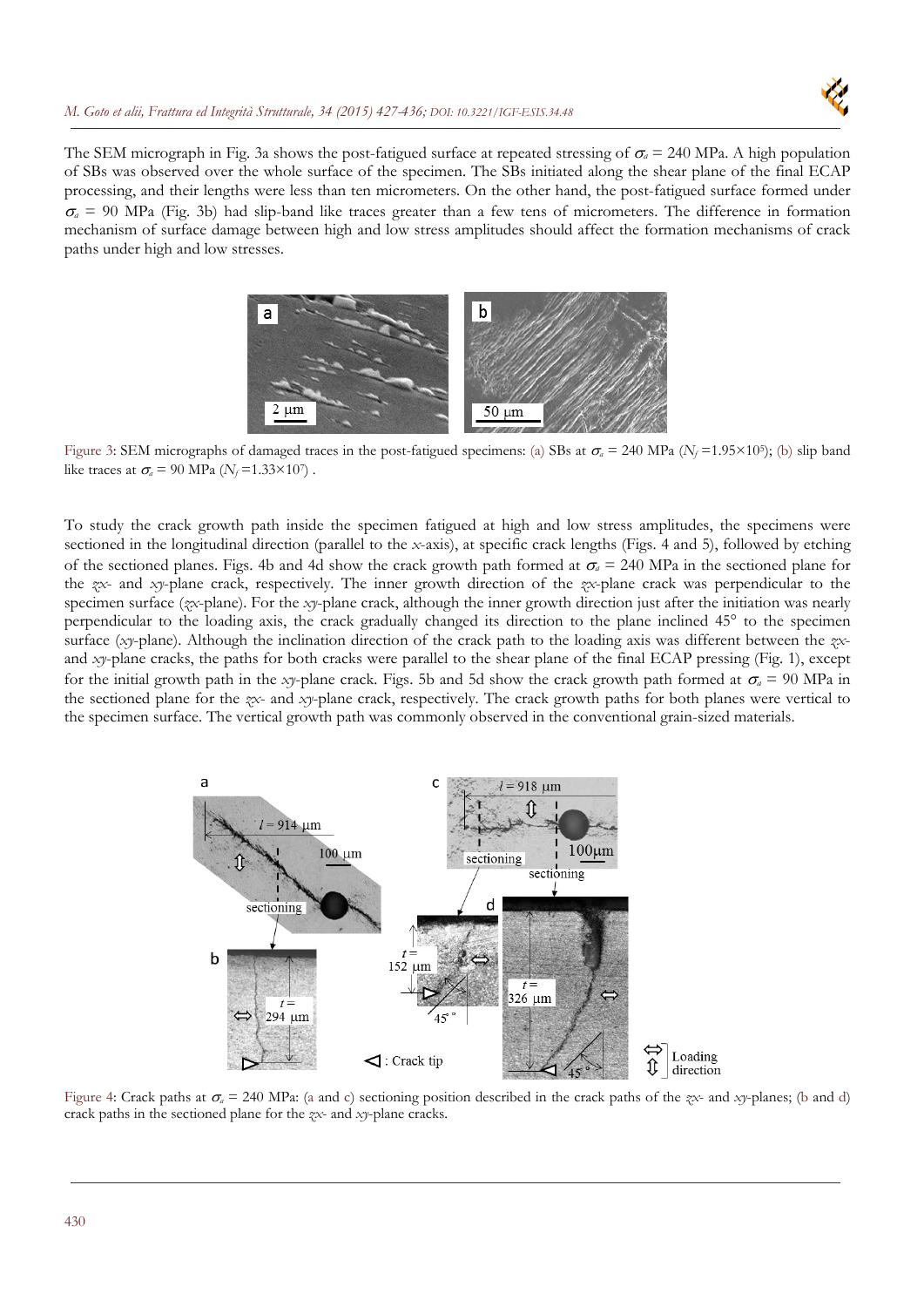

Figure 5: Crack paths at  $\sigma_a = 90$  MPa: (a and c) sectioning position described in the crack paths of the *zx*- and *xy*-planes; (b and d) crack paths in the sectioned plane for the *zx*- and *xy*-plane cracks.

Fig. 6 shows the profile of the crack face, *y*/*l* or *z*/*l* versus *t*/*l* relationship. Dashed lines in Fig. 6a are the crack face profile at  $\sigma_a$  = 240 MPa represented in terms of *T*/*L*, where, *l* and *L* are the crack length measured along the circumferential direction at the specimen surface, and along the crack path direction, respectively, and *t* and *T* are the crack depth measured along the vertical direction to the specimen surface, and along the crack face direction, respectively (Figs. 7a and 7b). Here, for the *xy*-plane crack, the flat crack face/path illustrated in Fig. 7b was assumed, whereas the actual path was slightly curved, especially in the initial growth stage. The values of *t*/*l* and *T*/*L* at the deepest point were



Figure 6: Profile of the crack face in terms of dimensionless sizes: (a)  $\sigma_a = 240$  MPa; (b)  $\sigma_a = 90$  MPa.



Figure 7: Definition of the crack length/depth for inclined cracks: (a) the *zx*-plane crack; (b) the *xy*-plane crack.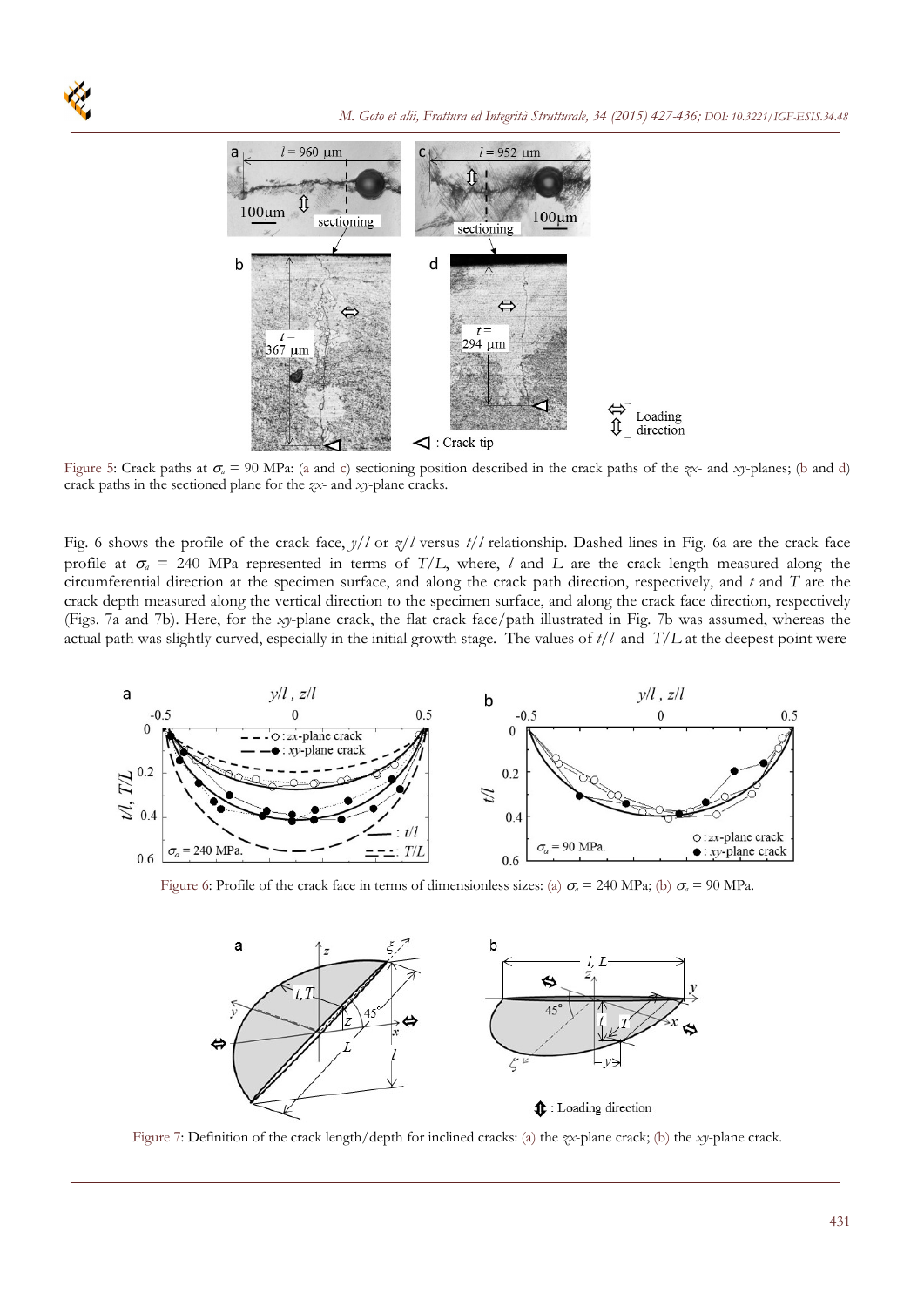

0.266 and 0.189 for the *zx*-plane crack, and 0.389 and 0.550 for the *xy*-plane crack, respectively. Fig. 6b shows the crack face profile at  $\sigma_a = 90$  MPa. There was no significant difference in the crack face shape between the *zx*- and *xy*-plane cracks. The value of  $t/l (= T/L)$  at the deepest point was 0.41 for both planes.

# **DISCUSSION**

FG materials processed by SPD techniques have non-equilibrium microstructures [24, 25] with limited thermal and mechanical stability. Such non-equilibrium microstructures can easily change properties under applied cyclic stressing at a certain temperature. Remarkable levels of grain coarsening as the result of dynamic recrystallization FG materials processed by SPD techniques have non-equilibrium microstructures [24, 25] with limited thermal<br>and mechanical stability. Such non-equilibrium microstructures can easily change properties under applied cyclic<br>s coarsening occurred in cyclically deformed UFG copper [23, 28]. To study the grain growth as a result of cyclic stressing, EBSD analysis of the post-fatigued specimens was conducted. In order to conduct EBSD analysis of the post-fatigued microstructure just under the specimen surfaces, 0.15 mm surface layers of the post-fatigued round bar specimens were polished off to make a flat surface for EBSD analysis. The procedure for making the flat surface and the area analysed by EBSD are shown in a previous work [20]. Fig. 8a shows inverse pole figure (IPF) maps and grain boundary (GB) map of a post-ECAP sample (pre-fatigue) in the *zx*-plane. Figs. 8b and 8c show the microstructure after a constant stressing of  $\sigma_a$ = 240 and 90 MPa, respectively. The GBs in the GB maps are denoted either by red lines corresponding to low angle GBs (LAGBs) where the misorientation,  $\theta$ , is between 2° and 15° or by black lines corresponding to high angle GBs (HAGBs) with  $\theta$  > 15°. The IPF maps for the post-fatigued sample indicates the development of subgrains within elongated grains, isolated with LAGBs. Image quality maps [27] showed that the microstructure in post-ECAP copper has enhanced strain energy due to the redundant defect structure, and the microstructure was therefore in the process of evolving to equiaxed grains isolated with HAGBs. The post-fatigue microstructure subjected to the constant stressing experienced grain coarsening, but the coarse grain sizes depended on the applied stress amplitudes. At high stress amplitude of  $\sigma_a = 240$ MPa, coarse grains evolved from 1 to a few  $\mu$ m (Figs. 8b). No significant difference in coarse grain sizes between the zxand *xy*-planes was observed. At  $\sigma_a$  = 90 MPa, long-term repetitions produced large coarse grains in excess of several tens of micrometres (Fig. 8c). Like the *zx*--plane, large coarse grains were observed in the *xy*-plane fatigued at  $\sigma_a = 90$  MPa. Accordingly, it should be concluded that the damaged traces greater than a few tens of micrometers initiated at a low stress (Fig. 3b) were slip-bands formed in the coarse grains generated as a result of dynamic recrystallization. Regarding SB formation in the LCF regime, many investigators have observed morphological features and microstructure of SBs, discussing the formation mechanism of SBs in conjunction with the grain coarsening. However, clear evidence for an SB formation in UFG copper is still lacking, there are opposite views; for example, i) in ref.[26], the mechanism responsible for the SB formation was found to be the interaction of cyclically induced cell/grain coarsening, which led to strain localization, and ii) no grain coarsening occurred in cyclically deformed UFG copper (99.9% Cu [23]), and the coordinating GB sliding along the shear plane of the last ECAP pass could be the decisive mechanism in SB formation. The role of grain coarsening on the formation of SBs have been under discussion for a long time and are still awaiting final answers.

Regarding the crack paths, at low stress amplitudes (HCF regime), the growth direction of fatigue cracks in UFG copper was perpendicular to both the surface and loading direction regardless of the initiation site of cracks. There was no effect of microstructural inhomogeneity resulted from ECAP processing on the crack growth direction. This was because of the grain coarsening. As a result of generation of dynamically recrystallized coarse grains, the inhomogeneity of matrix caused by the ECAP processing is likely to disappear, giving rise to the macroscale growth-path perpendicular to both the specimen surface and loading direction. Accordingly, like conventional grain-sized materials, the crack at low stresses propagates via the striation formation mechanism [27], which is associated with crack tip retardation and blunting. However, the crack growth direction in the LCF regime (high stress amplitudes) was different from that in the HCF regime. In order to investigate the physical background of the unique crack growth directions at high stress amplitudes from the viewpoints of the deformation mode at the crack tip, the SIF values were evaluated, by assuming a semi-infinite body with inclined semi-elliptical surface cracks, subjected to tension stress in the *x*-direction at infinity. The applied tension stress is resolved into two stress components perpendicular and tangential to the crack face. Accordingly, a 45° inclined surface crack is subjected to both normal,  $\sigma$  (= 1), and shear stress,  $\tau$  (= 1), as illustrated in Figs. 9a and 9b. Noda et al. [29] analysed the SIFs of a semi-elliptical surface-crack subjected to modes I, II and III loading. The values of dimensionless SIF (DL-SIF), *F*<sub>I</sub>, *F*<sub>II</sub>, *F*<sub>III</sub>, for the current surface-crack were taken from Noda's solution calculated for Poisson's ratio:  $v = 0.3$ . The DL-SIF,  $F_{\rm I}(\alpha)$ ,  $F_{\rm II}(\alpha)$ ,  $F_{\rm III}(\alpha)$ , were defined as;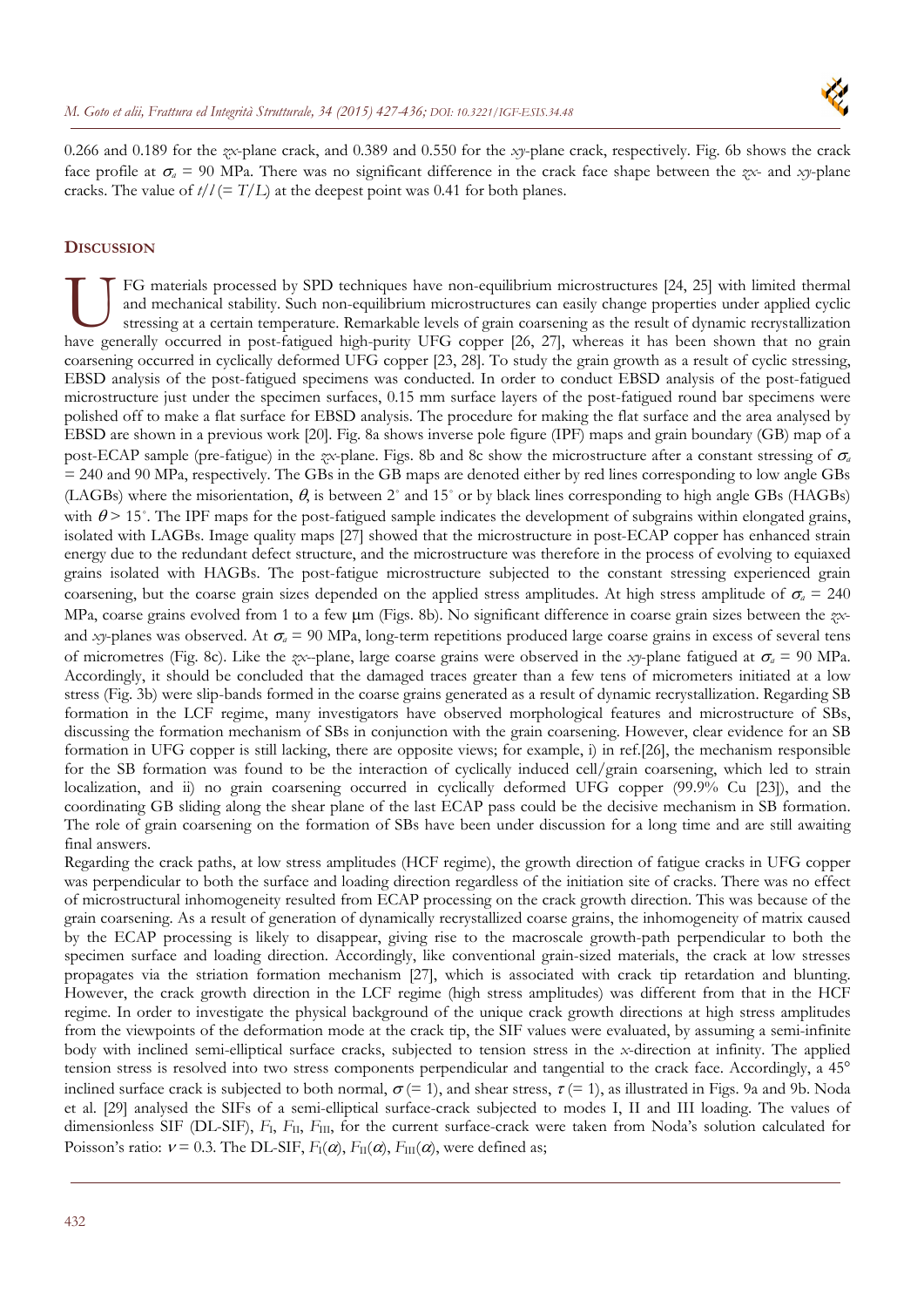

Figure 8: Orientation Imaging Microscopy orientation for sub-surface microstructure in the *zx*-plane: (a) original microstructure before stressing; (b) after constant stressing at  $\sigma_a = 240 \text{ MPa}$ ; (c) after constant stressing at  $\sigma_a = 90 \text{ MPa}$ 

$$
F_i(\alpha) = K_i(\alpha) / K_{iE}(\alpha) \qquad i = I, II, III
$$
\n<sup>(1)</sup>

where,  $K_i(\alpha)$  is SIF along the crack front and  $K_E(\alpha)$  is SIF of an elliptical crack [29]. The location along a crack front was defined by the eccentric angle of the ellipse,  $\alpha$ , defined as the angle for mapping a semi-circle illustrated with a dashed line in Fig. 9c. Namely, the actual position of a semi-elliptical crack at a given  $\alpha$  value in Fig. 9c is indicated by a point A for the *zx*-plane crack ( $b < a$ ), and point B for the *xy*-plane crack ( $a < b$ ). Here, *a* and *b* are the half lengths and depth of a semi-elliptical crack measured along the crack face, respectively (Fig. 9c). The crack front at the surface and the deepest point are shown by  $\alpha = 0$  and 90°, respectively. However, the DL-SIF values at the surface were evaluated by the values



Figure 9: Inclined semi-elliptical surface-cracks in a semi-infinite body subjected to tension load in the *x*-direction at infinity: (a and b) a model for crack on the *zx*- and *xy*-planes; (c) the definition of  $\alpha$ , and actual position for the *zx*- and *xy*-plane crack fronts.

at  $\alpha = 1^{\circ}$  instead of  $\alpha = 0^{\circ}$ , because in 3-dimensional surface cracks, the point where the crack front intersects a free surface is known as a corner point. The stress singularity at this point is different from that of an ordinary crack [30]. Generally, it has been difficult to obtain smooth distributions of SIFs along the crack front accurately.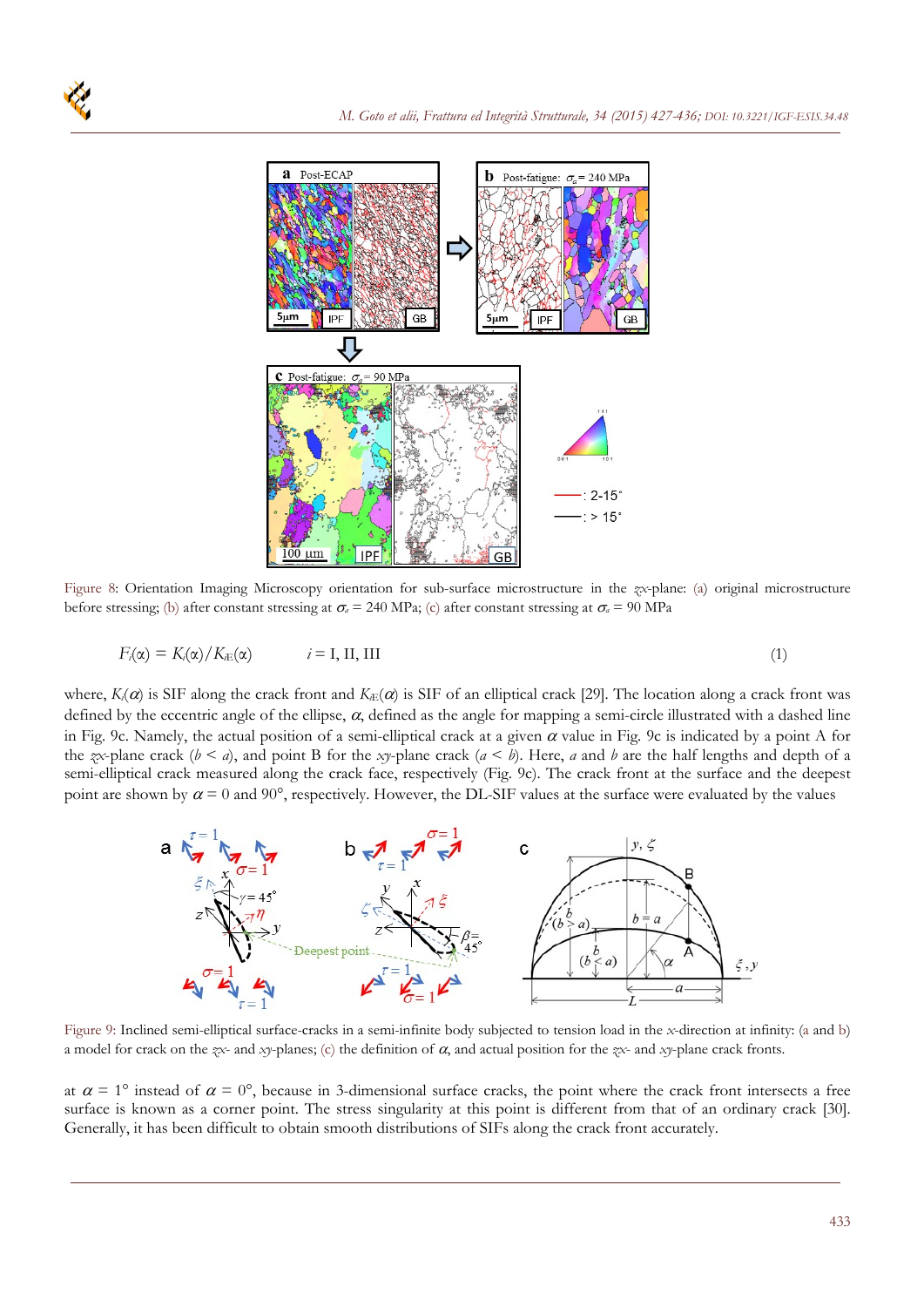

Tabs. 1 and 2 show the DL-SIF values of cracks with the aspect ratio, *b*/*a* = 0.38 (*T*/*L* = 0.189) for the *zx*-plane crack, and 1.1 ( $T/L = 0.550$ ) for the *xy*-plane crack, which are given from Fig. 6a. The value of  $F_1$  for the *zx*-plane crack is larger at the crack bottom ( $\alpha = 90^{\circ}$ ), than at the surface ( $\alpha = 1^{\circ}$ ). Therefore, it is natural to consider that the crack growth rate toward the inner direction should be larger than that toward the crack length direction in the surface, giving rise to an aspect ratio larger than 1. However, the actual aspect ratio was much smaller than 1. Regarding the value of *F*<sub>II</sub>, it was 0.77 at the surface, but it was 0 at the bottom. The large *F*<sub>II</sub> value at the surface promotes in-plane shear-mode crack growth. At the bottom,  $F_{\text{III}}$  takes a value of 0.83, but it seems reasonable to assume that anti-plane shear-mode deformation at the deepest point is negligible for the inward crack growth. Consequently, the *zx*-plane crack predominantly propagated at the surface due to in-plane shear-mode deformation, which brings the generation of new SBs and extension of pre-existent SBs around the crack tip areas, producing the aspect ratio much smaller than 1. The tensile-mode deformation reflected by large *F*I values should play the role of crack growth. However, by considering a shallow semi-elliptical shape of crack face, it can be expected that the tensile-mode crack growth has negligible effect on the formation of shallow crack face shape. Rather, the tensile-mode deformation might assist shear-mode growth, through the de-bonding of SBs around the crack tip. It was shown that in stress-controlled fatigue tests of UFG Cu corresponding to an LCF regime [20], the crack grows along the direction at an incline of 45° to the loading axis, because of the shear banding induced by the maximum shear stress and SB decohesion process. Under frictionless condition, the growth resistance to shear-mode crack is likely to be smaller than that to tensile-mode crack. It was shown that in conventional grain sized Cu alloys [31], the growth rate of the shear-mode crack is larger than that of the tensile-mode crack, with the same crack length and same stress amplitude.

| Type of crack                  | $\alpha$ (deg) |      | ΓΠ | $\mathbb{L}\,\mathbb{I}\,\mathbb{I}$ |
|--------------------------------|----------------|------|----|--------------------------------------|
| zx-plane crack<br>$b/a = 0.38$ |                | ).68 | ). | ).31                                 |
|                                | 90             | ).93 |    | 0.83                                 |

Table 1: Dimensionless stress intensity factors for the *zx*-plane crack ( $b/a = 0.38$ ,  $a = L/2$ ).

| Type of crack                         | $\alpha$ (deg) |       |         | $\Gamma \, \mathrm{I} \mathrm{I} \mathrm{I}$ |
|---------------------------------------|----------------|-------|---------|----------------------------------------------|
| <i>xy</i> -plane crack<br>$b/a = 1.1$ |                | J. 74 | $-0.08$ | 0.09                                         |
|                                       | 90             | 0.60  | 0.53    |                                              |

Table 2: Dimensionless stress intensity factors for the *xy*-plane crack  $(b/a = 1.10, a = L/2)$ .

For the *xy*-plane crack (Tab. 2), the *F*<sub>I</sub> value at the surface was 0.74, which is larger than 0.60 at the bottom. This should lead to a superior extension of crack length, compared to the crack depth  $(b/a < 1)$ , if the crack growth was dominantly controlled by the tensile-mode. However, the actual crack extension was accelerated at the bottom, rather than the surface. On the other hand, the *F*<sub>II</sub> value was higher at the bottom (0.53) than the surface (-0.08), suggesting that the deep semi-elliptical shape of the *xy*-plane crack was attributable to the crack extension due to in-plane shear-mode deformation at the bottom. At the surface, mode I crack growth appeared to be predominant, because of negligible values of  $F<sub>II</sub>$  and *F*<sub>III</sub>. In addition, the de-bonding of pre-existent SBs in the heavily deformed zone around crack tips occurred due to the tensile-mode deformation, forming a zigzag crack path, as the result of joining the crack and de-bonded SBs. Such a growth path may be convenient for roughness-induced crack closure, which contributes to a decrease in CGR at the surface. It can be concluded, therefore, that mode II crack growth plays an important role in determining the crack face shape of ECAPed UFG copper in LCF regime.

It has been shown that the SBs appear on the *zx*-plane at 45° to the loading direction, mainly because it is the plane of maximum resolved shear stress. However, as innumerable planes of maximum shear stress exist, why does only one set of SBs form? To answer this question regarding the formation of only one "family" (one plane and shear direction), Agnew et al. [22] suggested the action of a small sample misalignment. During the full tension-compression of such small samples  $(2\times2$  mm cross section), alignment is critical and any deviation would increase the likelihood of the nucleation one type of SBs. Goto et al. [32] monitored the surface of ECAPed copper fatigued by a rotating-bending fatigue machine that has no structural misalignment relating to the nucleation of one type of SBs, showing that SBs were oriented along one set of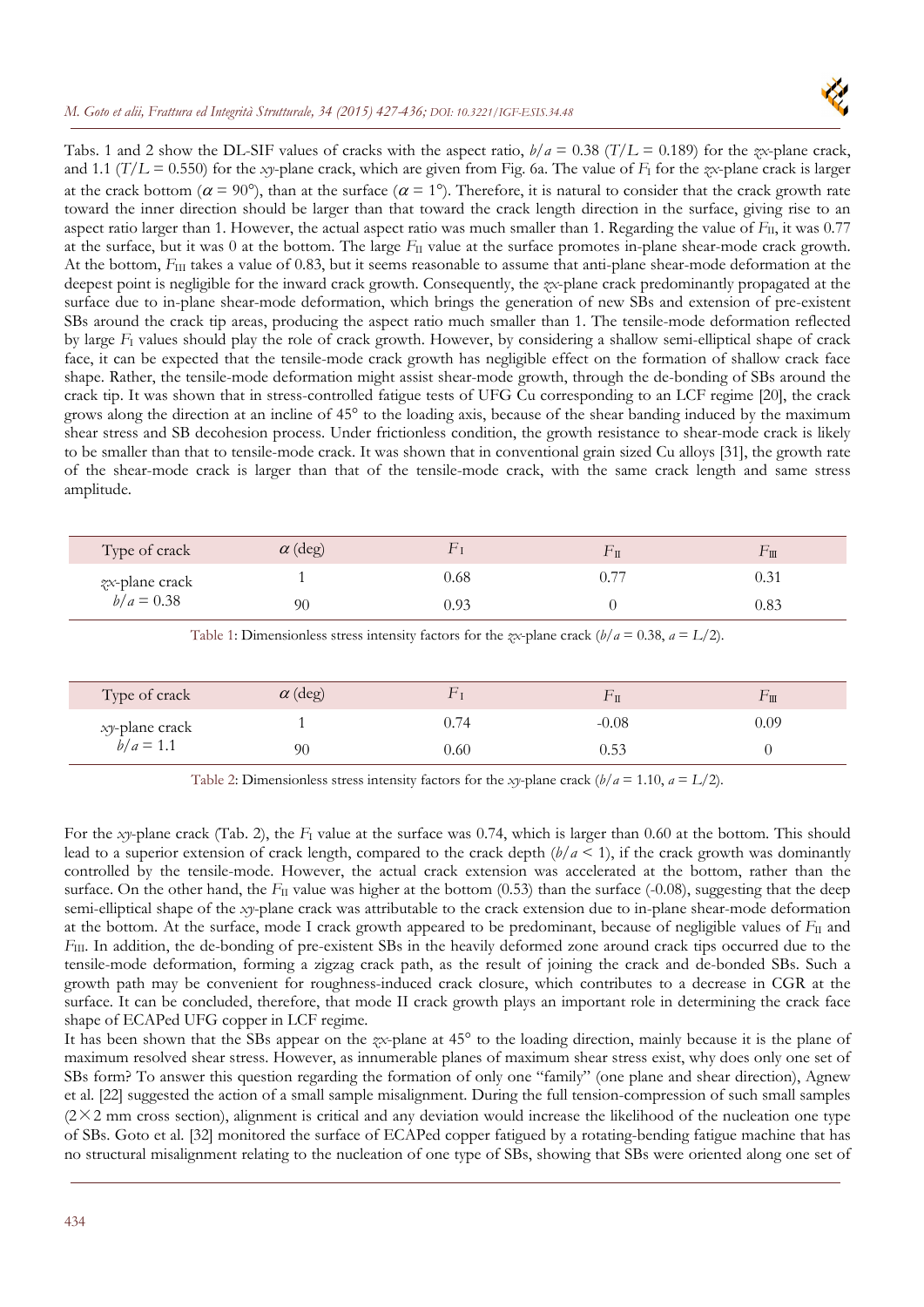

maximum shear planes which correspond to the shear plane of the final pressing. Therefore, questions regarding why one type of SBs nucleates, as observed, are still unanswered.

## **CONCLUSIONS**

he main findings of this study can be summarized as follows:

The direction of the crack growth paths strongly depended on both stress amplitudes and crack initiation sites along the circumferential direction of the round-bar specimen. At low stress amplitudes, like conventional grain-The main findings of this study can be summarized as follows:<br>The direction of the crack growth paths strongly depended on both stress amplitudes and crack initiation sites<br>along the circumferential direction of the roundinitiation sites. At high stress amplitudes, the inclination of crack paths were observed. On the specimen surface, the inclination of the crack paths to the loading direction was 45° in the *zx*-plane and 90° in the *xy*-plane, whereas the inner crack path was inclined 90°and 45°to the specimen surface in the *zx*- and *xy*-plane crack, respectively. Profile of crack at low stress amplitudes showed the aspect ratio of  $b/a = 0.82$  for both plane cracks. At high stress amplitudes, the values of aspect ratios was  $b/a = 0.38$  and 1.10 for the *zx*- and *xy*-plane crack, respectively. The crack at low stress amplitudes propagated via the striation formation mechanism, which is associated with crack tip retardation and blunting. At high stress amplitudes, however, the formation of crack paths was strongly affected by the in-plane shear-mode deformation and the SB decohesion process around the crack tip areas.

### **ACKNOWLEDGMENTS**

his study was supported by a Grant-in-Aid for Scientific Research (C) (KAKENHI: No. 26420021) from the Ministry of Education, Science and Culture of Japan, as well as a National Research Foundation of Korea (NRF) grant funded by the Korean Government (MSIP) (No.2011-0030058), and by a grant from the Global Frontier his study was supported by a Grant-in-Aid for Scientific Research (C) (KAKENHI: No. 26420021) from the Ministry of Education, Science and Culture of Japan, as well as a National Research Foundation of Korea (NRF) grant fun of Science, ICT and Future Planning. The authors are very grateful to the members of the Strength of Materials Laboratory of Oita University for their excellent experimental assistance. Thanks are also extended to the members of the Korea Institute of Materials Science, for performing the ECAP processing of our copper rods.

### **REFERENCES**

- [1] Valiev, R.Z., Kozlov, E.V., Ivanov, Yu. F., Lian, J., Nazarov, A.A., Baudelet, B., Deformation behaviour of ultra-fine grained copper, Acta Metal.l Mater., 42 (1994) 2467-2475.
- [2] Valiev, R.Z., Structure and mechanical properties of ultrafine-grained metals, Mater. Sci. Eng., A234-236 (1997) 59- 66.
- [3] Iwahashi, Y., Horita, Z., Nemoto, M., Langdon, T.G., The process of grain refinement in equal-channel angular pressing, Acta Mater., 46 (1998) 3317-3331.
- [4] Zhu, Y.T., Lowe, T.C., Observations and issues on mechanisms of grain refinement during ECAP process, Mater. Sci. Eng., A291 (2000) 46-53.
- [5] Agnew, S.R., Weertman, J.R., Cyclic softening of ultrafine grain copper. Mater. Sci. Eng., A244 (1998) 145-153.
- [6] Hashimoto, S., Kaneko, Y., Kitagawa, K., Vinogradov, A., Valiev, R.Z., On the cyclic behavior of ultra-fine grained copper produced by equi-channel angular pressing, Mater. Sci. Forum, 312-314 (1999) 593-598.
- [7] Vinogradov, A., Hashimoto, S., Multiscale phenomena in fatigue of ultra-fine grain materials-an overview, Mater. Trans., 42 (2001) 74-84.
- [8] Patlan, V., Vinogradov, A., Higashi, K., Kitagawa, K., Overview of fatigue properties of fine grain 5056 Al-Mg alloy processed by equal-channel angular pressing, Mater. Sci. Eng., A300 (2001) 171-182.
- [9] Höppel, H.W., Zhou, Z.M., Mughrabi, H., Valiev, R.Z., Microstructural study of the parameters governing coarsening and cyclic softening in fatigued ultrafine-grained copper, Philos. Mag. A, 82 (2002) 1781-1794.
- [10] Wu, S.D., Wang, Z.G., Jiang, C.B., Li, G.Y., Alexandrov, I.V., Valiev, R.Z., The formation of PSB-like shear bands in cyclically deformed ultrafine grained copper processed by ECAP, Scr. Mater., 48 (2003) 1605-1609.
- [11] Mughrabi, H., Höppel, H.W., Kautz, M., Fatigue and microstructure of ultrafine-grained metals produced by severe plastic deformation, Scr. Mater., 51 (2004) 807-812.